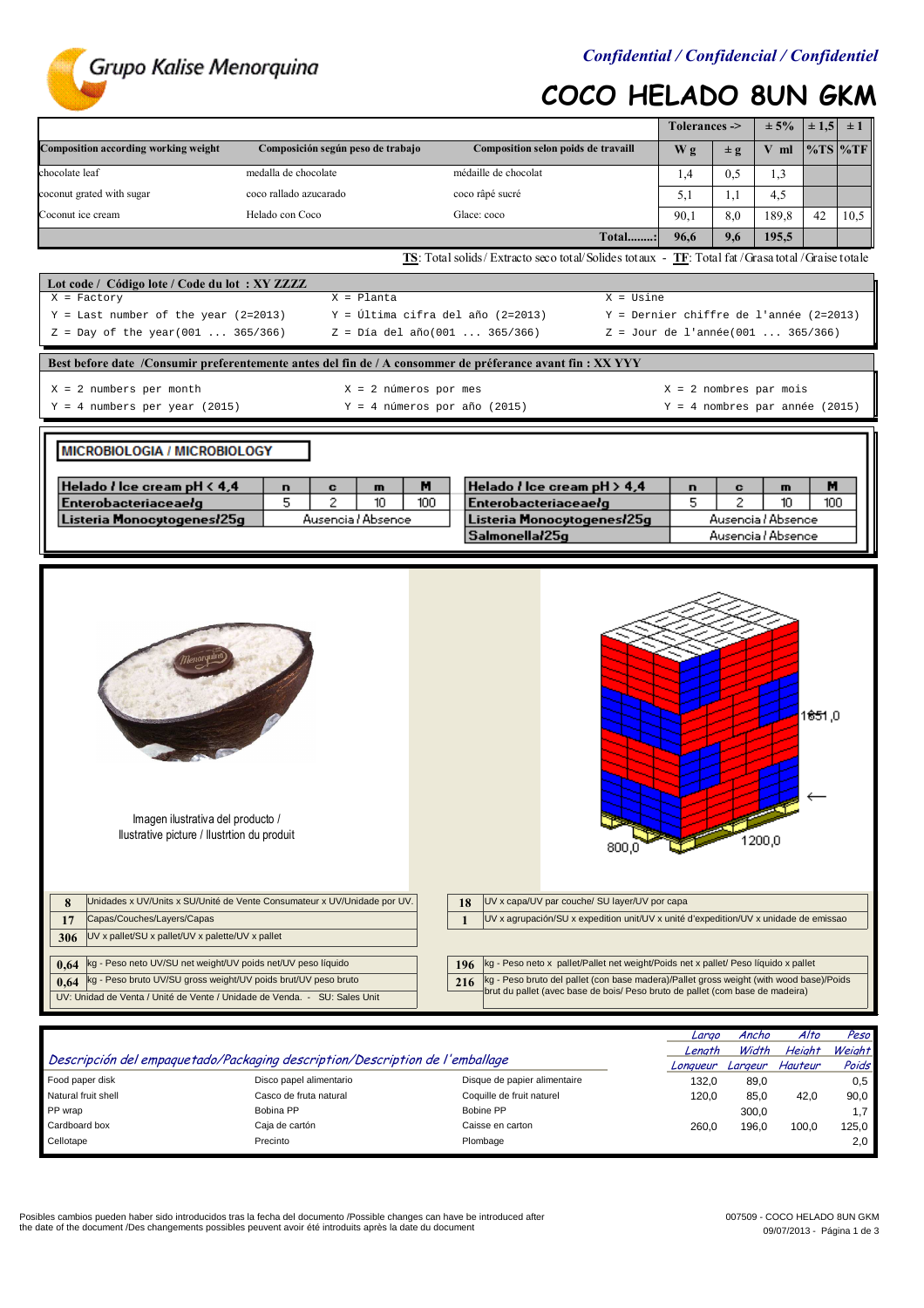

## COCO HELADO 8UN GKM

| <b>Aproximative values - Valores aproximados</b>                                                                                      | %IR | 100ml | $(*)$ |                                         | $%$ IR | 100 <sub>ml</sub> | $($ *) |  |
|---------------------------------------------------------------------------------------------------------------------------------------|-----|-------|-------|-----------------------------------------|--------|-------------------|--------|--|
| Energy - Valor energético (kcal):                                                                                                     | 9   | 131   | 188   | Carbohydrate - Hidratos de carbono (q): | 8      | 14                | 21     |  |
| Energy - Valor energético (kJ):                                                                                                       | 9   | 548   | 787   | Sugars - Azúcares (g):                  | 18     | 10                | 16     |  |
| Total fat - Grasa total (g):                                                                                                          | 14  | 7,3   | 10    | Protein - Proteínas(q):                 | 6      | 2,0               | 3,0    |  |
| Saturates - Saturadas (g):                                                                                                            | 42  | 5,5   | 8,3   | Salt - Sal $(q)$ :                      |        | 0.13              | 0,20   |  |
| R.I per portion: Average reference intake for and adult - I.R. por porción: Ingesta media referencia para un adulto (8400kJ/2000kcal) |     |       |       |                                         |        |                   |        |  |
| Portion - Porción = one unit - una unidad                                                                                             |     |       |       |                                         |        |                   |        |  |

### Textos legales / Legal printing texts / Textes légaux

[SP] – Helado con coco (coco 19%) con coco rallado azucarado (5%) y medalla de chocolate (1%).

Ingredientes: LECHE desnatada en polvo rehidratada; pulpa de coco; azúcar; jarabe de glucosa; LACTOSUERO en polvo; grasa vegetal; pasta de cacao; manteca de cacao; emulgentes: E 471, E 322 (SOJA); humectante: E 420; estabilizantes: E 412, E 410, E 407; aroma natural; LECHE en polvo; colorantes: E 100, E 171. Puede contener trazas de cacahuetes, frutos de cáscara y huevo.

[EN] – Coconut ice cream (coconut 19%) with coconut grated with sugar (5%) and chocolate leaf (1%). May contain traces of peanuts, nuts and egg. Ingredients: rehydrated skimmed MILK powder; coconut pulp; sugar; glucose syrup; WHEY powder; vegetable fat; cocoa paste; cocoa butter; emulsifiers: E 471, E 322 (SOYBEANS); humectant: E 420; stabilisers: E 412, E 410, E 407; natural flavour; whole MILK; colours: E 100, E 171.

Peut contenir traces des arachides, des fruits à coque et de l'oeuf. émulsifiants: E 471, E 322(SOJA); humectant: E 420; stabilisants: E 412, E 410, E 407; arôme naturel; LAIT en poudre; colorants: E 100, E 171. [FR] – Glace coco (coco 19%) avec coco râpé sucré (5%) et médaille de chocolat (1%). Ingrédients: LAIT écrémé en poudre réhydraté; pâte de coco; sucre; sirop de glucose; LACTOSÉRUM en poudre; graisse végétale; pâte de cacao; beurre de cacao;

Pode conter traças de amendoins, frutos de casca rija e ovo. emulsionantes: E 471, E 322 (SOJA); humidificante: E 420; estabilizadores: E 412, E 410, E 407; aroma natural; LEITE em pó; corantes: E 100, E 171. [PT] – Gelado coco (coco 19%) com coco ralado adoçado (5%) e medalha de chocolate (1%). Ingredientes: LEITE magro em pó rehidratado; polpa de coco; açúcar; xarope de glucose; LACTOSSORO em pó; gordura vegetal; pasta de cacau; manteiga de cacau;

150 ml / 80 g

Mantener en congelador (-18ºC) / Should be kept frozen (-18ºC) / À mantenir en congélateur (-18ºC) / Manter em congelador (-18ºC).

letra, estilo o color de fondo. \*La denominación de la sustancia o producto que causan alergias o intolerancias: se destacará mediante una composición tipográfica diferente, por ejemplo, mediante tipo de

\*Labelling of certain substances or products causing allergies or intolerances: Shall be emphasised through a typeset that clearly distinguishes it from the rest of the list of ingredients, for example by means of the font, style or background colour.

\*Etiquetage de certaines substances ou certains produits provoquant des allergies ou intolérances: Le nom de la substance ou du produit est mis en évidence par une impression qui le distingue clairement du reste de la liste des ingrédients, par exemple au moyen du corps de caractère, du style de caractère ou de la couleur du fond. \*Rotulagem de certas substâncias ou produtos que provocam alergias ou intolerâncias: O nome da substância ou produto deve ser realçado através duma grafia que a distinga claramente da restante lista de ingredientes, por exemplo, através dos caracteres, do estilo ou da cor do fundo.

Código EAN - EAN code: 18413200075096

Best before: 2 years after manufacturing Consumir preferentemente antes de fin de: 2 años después de la fecha de fabricación À consommer de préférence avant fin: 2 années aprés manufacturation Consumir de preferencia antes do fim de: 2 anos após a data de fabricação